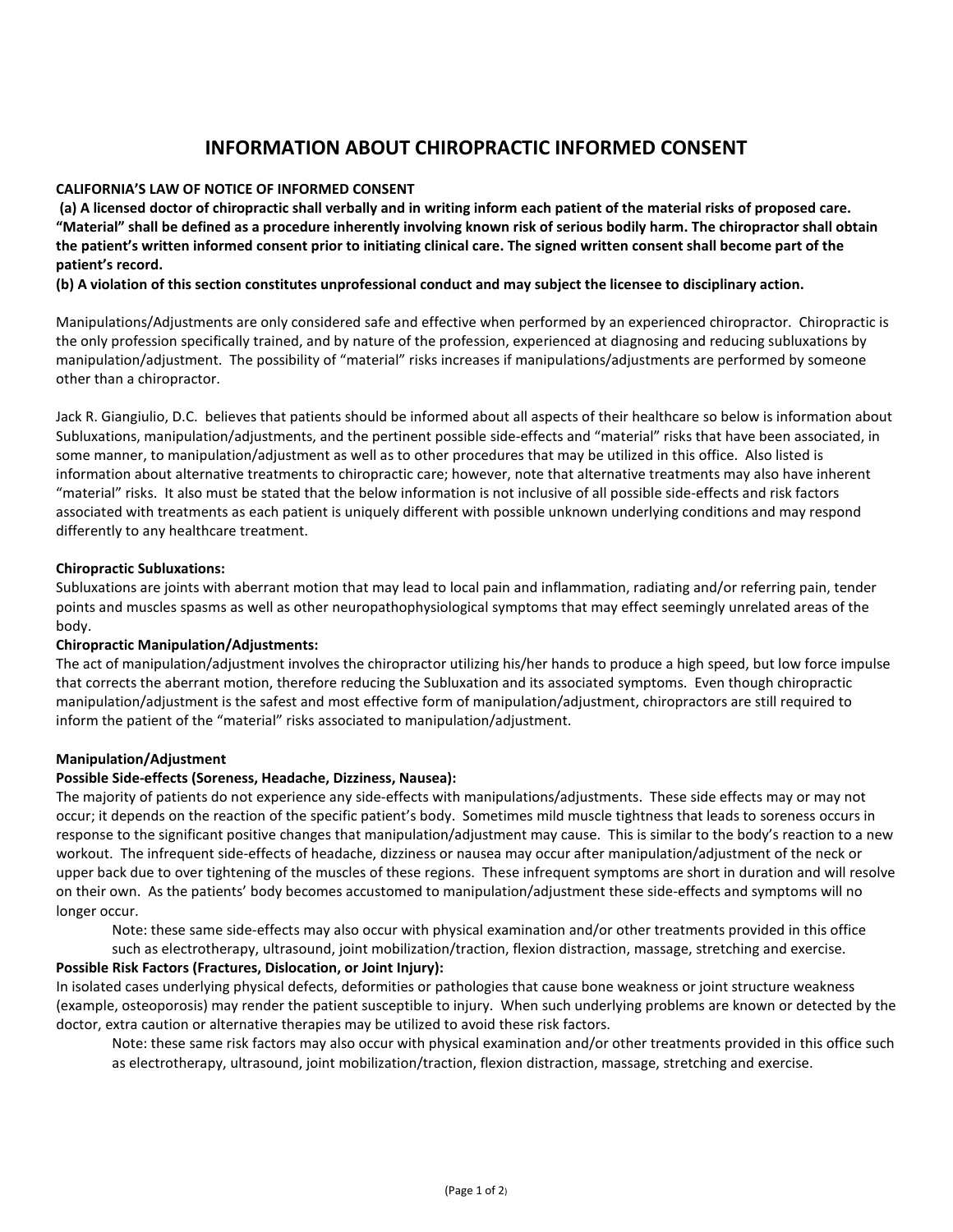#### **Possible Risk Factor (Disc Injuries):**

Disc injuries such as protrusions, herniation and other disc syndromes are not an absolute contra-indication to manipulation. In fact, manipulation/adjustment (especially high velocity, low amplitude side-posture adjustments) has been scientifically found to be extremely safe, highly effective and a most efficient form of treatment. It is now recommended that a course of spinal manipulations/adjustments is to be performed before a disc injury patient is referred for surgical consultation [(Cassidy J et al 1993), (Oliphant D. 2004), (Daffner SD et al 2010), (Murphy DR et al 2006), (Brouillette DL 1994), (Beneliyahu DJ 1994, 1996)].

With this being said, there is still a possible risk of manipulation/adjustment aggravating or worsening a disc condition during a course of treatments. This may happen at any time, just as a sneeze or bending over may cause a disc injury to worsen at anytime. For example, the risk of manipulation/adjustment clinically worsening a lumbar disk herniation or Cauda Equina Syndrome in patients that have lumbar disc herniations is 1 in 3.7 million (Oliphant D, 2004).

Note: these same risk factors may also occur with physical examination and/or other treatments provided in this office such as electrotherapy, ultrasound, joint mobilization/traction, flexion distraction, massage, stretching and exercise.

### **Possible Risk factor (Stroke/Vertebral Artery Dissection (VAD)):**

Although strokes/VADs happen with some frequency in our world, strokes/VADs associated with manipulations/adjustments are extremely rare and even rarer when performed by a chiropractor. The most rigorous scientifically derived estimate of strokes associated with chiropractic manipulation/adjustment is 1 in 5.85 million cervical spine adjustments (Carey et al, 2001).

Strokes/VADs have not been linked to the procedures and/or mechanisms of manipulation/adjustment; rather, they have been linked to underlying pathologies and disorders that weaken the walls of the blood vessels, leaving the patient susceptible to stroke/VAD. Under these conditions of vessel fragility any trivial movements, such as, looking down at a magazine, flipping your hair, yawning or looking at an aircraft flying overhead may cause strokes/VADs. Strokes/VADs are spontaneous in nature so they may occur at any time; immediately before, immediately after or even in coincidence with a manipulation/adjustment.

Note: this same risk factor may also occur with physical examination and/or other treatments provided in this office such as electrotherapy, ultrasound, joint mobilization/traction, flexion distraction, massage, stretching and exercise.

#### **Physical Modalities**

#### **Possible Risk Factor (Burns):**

In this office, modalities such as electrotherapy, ultrasound, heat and/or ice may be utilized during your care. All of these therapies have the associated risk of causing burns as some patients are more sensitive or have underlying pathologies that make them more sensitive to these modalities. If you should feel a burning sensation at any point during these types of treatments, immediately call out for the doctor or staff so we may prevent the onset of a burn. Despite all precautions, if a burn is obtained, there will be a temporary increase of pain. If the burn is severe there is a possibility of blistering that may or may not lead to a permanent scar. Please report all burns to this office before the next treatment.

#### **Alternative Treatments & Right of Second Opinion**

The goal of Chiropractic Healthcare is to reduce Subluxations by manipulation/adjustment to induce normal joint function thereby removing the associated neuropathophysiological process that may effect the body as a whole. Chiropractors are not only concerned with treating the patient's known injuries, but also with promoting overall good health to prevent future injuries and disorders. This is the primary goal of all treatments and the reason why patients seek chiropractic care. In conjunction with or as an alternative to manual manipulation/adjustment, chiropractors may utilize mechanical manipulation/adjustment, joint mobilization/traction, flexion distraction, and massage, as well as, light therapies, electrotherapy, ultrasound, heat, ice, stretching, exercises and lifestyle counseling, including advisement on diet and nutrients. The patient always maintains the right to refuse treatment or any portion of the treatment plan, for any reason. The patient also has the right to obtain second opinions, to seek alternative treatments by other practitioners, or to do nothing about their conditions. Some of the alternative treatments to chiropractic care are rest/no treatment, medical and/or surgical intervention, physical therapy, massage and acupuncture. As with chiropractic, these alternative treatments cannot guarantee cure of injuries or conditions and also have inherent "material" risks, many of which are never reported to the patients.